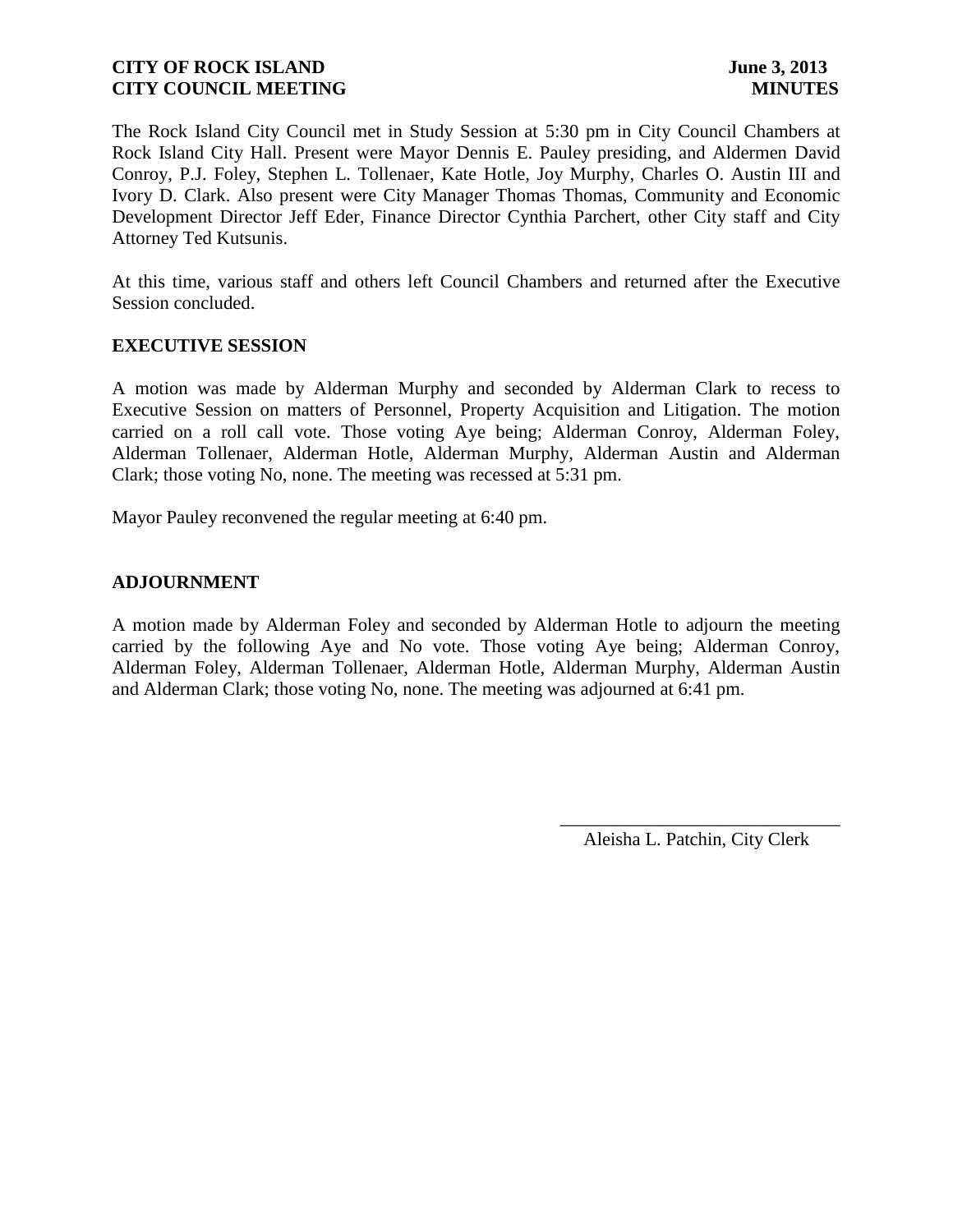Rock Island City Council met in regular session at 6:45 pm in Council Chambers of Rock Island City Hall. Present were Mayor Dennis E. Pauley presiding, and Aldermen David Conroy, P.J. Foley, Stephen L. Tollenaer, Kate Hotle, Joy Murphy, Charles O. Austin III and Ivory D. Clark. Also present were City Manager Thomas Thomas and City Attorney Ted Kutsunis.

### Introductory Proceedings

Mayor Pauley called the meeting to order and led in the Pledge of Allegiance. Alderman Foley gave the Invocation.

### Agenda Item #5 **Minutes of the meeting of May 20, 2013.**

A motion was made by Alderman Austin and seconded by Alderman Murphy to approve the minutes of the meeting of May 20, 2013 as printed. The motion carried by the following Aye and No vote; those voting Aye being; Alderman Conroy, Alderman Foley, Alderman Tollenaer, Alderman Hotle, Alderman Murphy, Alderman Austin and Alderman Clark; those voting No, none.

# Agenda Item #6 **Update Rock Island by Mayor Pauley.**

Mayor Pauley advised that Mardi Gras in The District returns for another year of fun on Friday, June 7 at 5:00 pm and Saturday, June 8, 2013 at 4:00 pm. The Mayor added that Gumbo Ya Ya is held on the Great River Plaza on  $2^{nd}$  Avenue between  $17^{th}$  and  $19^{th}$  Streets in Downtown Rock Island. It was noted that admission is \$9.00 for a one-night ticket; \$14.00 for a two-night ticket and children 12 and under are free. Mayor Pauley advised that the festival features two nights of Zydeco, blues, jazz and funk musical styles. Cajun style food, street performers, vendors and beads add to the mix for a two night Mardi Gras Party. It was noted that for more information, call (309) 788-6311 or visit [www.gumboyayafestival.com](http://www.gumboyayafestival.com/) and [www.ridistrict.com.](http://www.ridistrict.com/)

Mayor Pauley stated to come and celebrate with us the start of summer break with a day of funfilled games and activities. On June  $4<sup>th</sup>$  from 12:00 pm to 5:00 pm join us for the Whitewater Junction Back to Pool Splash. The Mayor added that regular admission rates apply. It was noted to call (309) 732-7946 for more information.

Mayor Pauley advised that City Manager Thomas Thomas has named Randy Tweet as the new Public Works Director for the City of Rock Island. Mayor Pauley indicated that Randy began his career with the City of Rock Island in 2000 as the Information Management Project Manager. He later served as the Technical Services Manager and then as the Street Maintenance Superintendent. Mayor Pauley stated that since the departure of the previous Public Works Director, Randy has been serving as the Interim Public Works Director. Mayor Pauley added that Randy assumed his new duties on Monday, May 27, 2013. Please welcome Randy in his new role.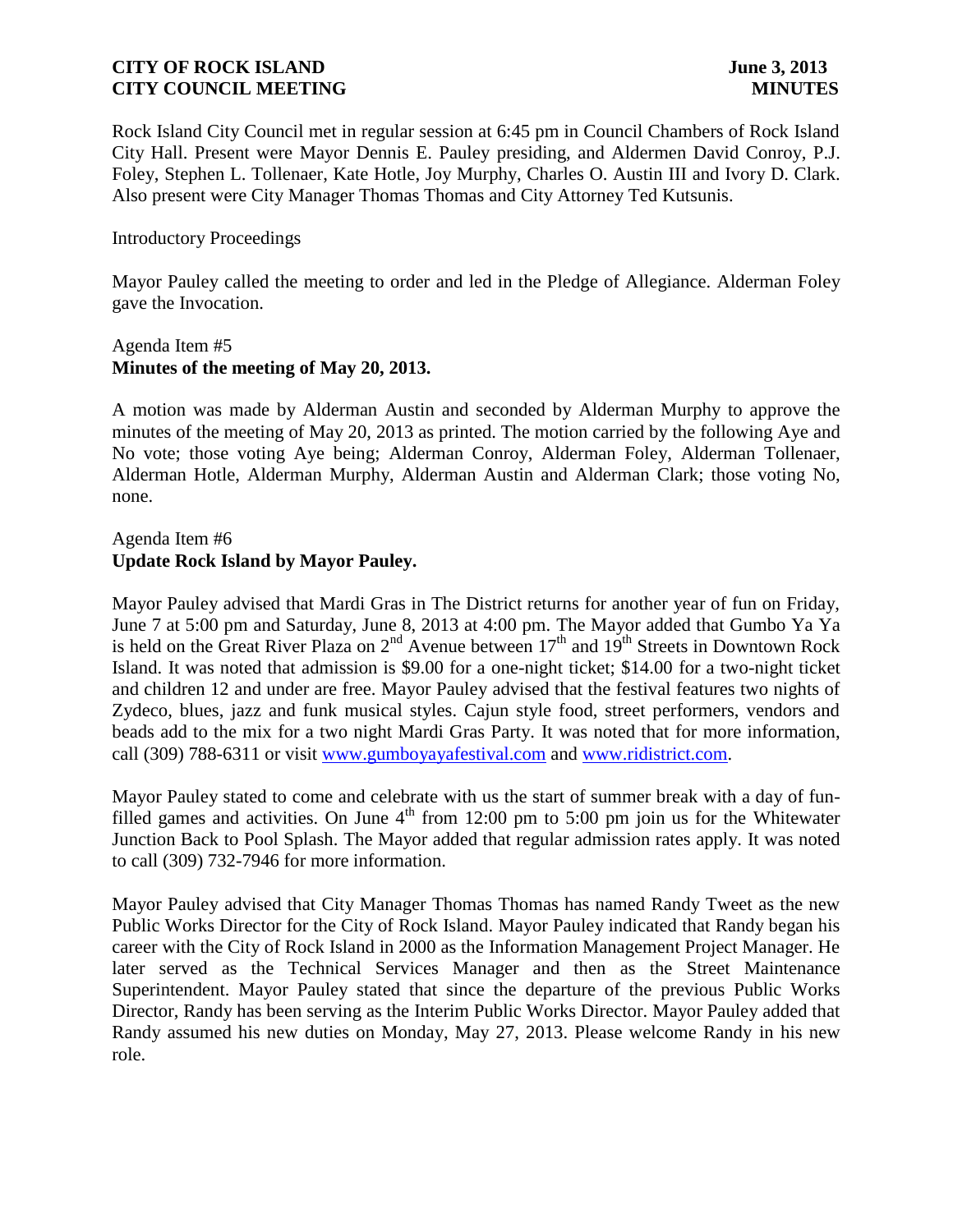Mayor Pauley stated that if the high cost of gas lately has you rethinking summer travel plans, Have Book Will Travel is the way to go for family entertainment. The Mayor added that the Rock Island Public Library will offer more than 100 free events and summer reading contests for children, teens and adults starting Monday, June  $3<sup>rd</sup>$ . It was noted that all events are free and open to the public. Mayor Pauley stated that the full list of programs is available on the Summer at your Library menu at [www.rockislandlibrary.org,](http://www.rockislandlibrary.org/) as well as in the Summer Events brochure and calendars available at all Rock Island Libraries. It was noted that for more news about Rock Island Public Library events, call 309-732-7323 (READ) or follow the Rock Island Library on Facebook and Twitter.

Mayor Pauley advised that the Rock Island Library will be offering historic cemetery tours on June  $10^{th}$  at 7:00 pm at Chippiannock Cemetery in Rock Island, and June  $17^{th}$  at 7:00 pm at Riverside Cemetery, Moline. Mayor Pauley stated to explore the fascinating history at two of the Quad Cities' oldest cemeteries. Registration requested but not required: Call (309) 732-7341. Mayor Pauley stated that also available anytime, are self-guided Chippiannock Cemetery tours at 2901  $12<sup>th</sup>$  Street, Rock Island. For more information about the self guided tour call (309) 788-6622.

#### Agenda Item #7

# **A Special Ordinance providing for the donation of property at 606, 608, 614 and 618 10th Street to Rock Island Economic Growth Corporation.**

A motion was made by Alderman Murphy and seconded by Alderman Hotle to consider, suspend the rules and pass the ordinance. The motion carried by the following Aye and No vote; those voting Aye being; Alderman Conroy, Alderman Foley, Alderman Tollenaer, Alderman Hotle, Alderman Murphy, Alderman Austin and Alderman Clark; those voting No, none.

### Agenda Item #8

# **A Special Ordinance providing for the sale of City owned property at the former trailer court site at the intersection of 11th Street and Blackhawk Road and the properties at 4700 11th Street and 4422 9th Street to 11th Street Partners, LLC.**

It was moved by Alderman Foley and seconded by Alderman Murphy to consider, suspend the rules and pass the ordinance. The motion carried by the following Aye and No vote; those voting Aye being; Alderman Conroy, Alderman Foley, Alderman Tollenaer, Alderman Hotle, Alderman Murphy, Alderman Austin and Alderman Clark; those voting No, none.

#### Agenda Item #9

# **A Special Ordinance providing for the donation of property at the City parking lot located near 1st Avenue and 20th Street, parcel 09-6413 to Rock Island Economic Growth Corporation.**

A motion was made by Alderman Conroy and seconded by Alderman Foley to consider, suspend the rules and pass the ordinance. The motion carried by the following Aye and No vote; those voting Aye being; Alderman Conroy, Alderman Foley, Alderman Tollenaer, Alderman Hotle, Alderman Murphy, Alderman Austin and Alderman Clark; those voting No, none.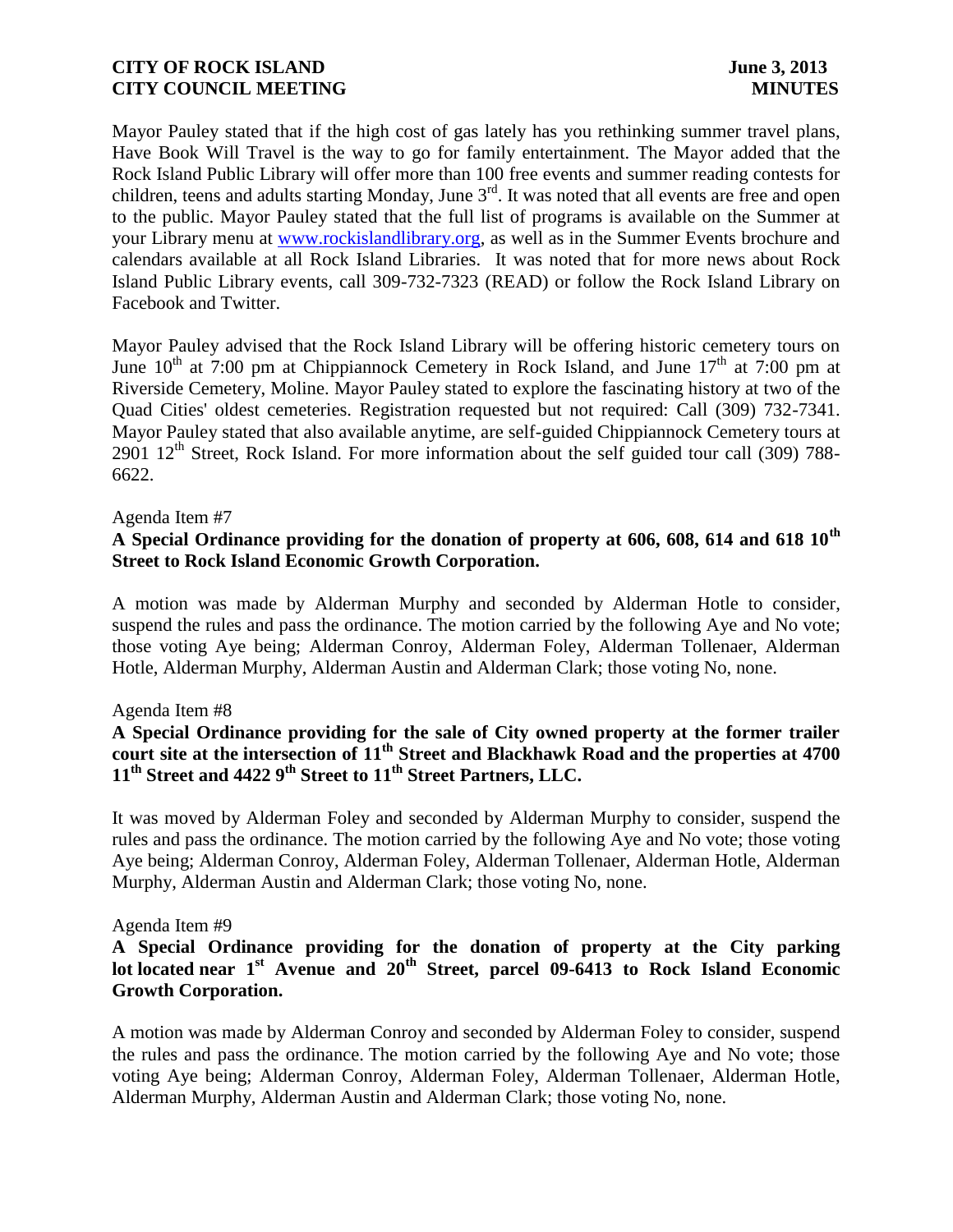Agenda Item #10 **CLAIMS**

It was moved by Alderman Austin and seconded by Alderman Murphy to accept the following reports and authorize payments as recommended. The motion carried by the following Aye and No vote; those voting Aye being; Alderman Conroy, Alderman Foley, Alderman Tollenaer, Alderman Hotle, Alderman Murphy, Alderman Austin and Alderman Clark; those voting No, none.

- a. Report from the Human Resources Department regarding payment in the amount of \$2,500.00 to Victor Cardoso for General Liability claim.
- b. Report from the Human Resources Department regarding payment in the amount of \$8,088.90 to Kutsunis and Weng P.C. for legal services rendered for the month of May 2013.
- c. Report from the Public Works Department regarding payment #3 in the amount of \$130,288.11 to Valley Construction for services provided for the  $11<sup>th</sup>$  Street Sidewalk Reconstruction project.
- d. Report from the Public Works Department regarding payment #1 in the amount of \$28,101.00 to Walter D. Laud for services provided for the Velie Drive Subgrade Stabilization project.
- e. Report from the Public Works Department regarding payment #1 in the amount of  $$57,216.79$  to Walter D. Laud for services provided for the 6<sup>th</sup> Avenue Reconstruction:  $31<sup>st</sup>$  Street to  $32<sup>nd</sup>$  Street project.

### Agenda Item #11

# **Claims for the weeks of May 17 through May 23 in the amount of \$399,985.96 and May 24 through May 30 in the amount of \$547,058.19.**

 Alderman Hotle moved and Alderman Foley seconded to allow the claims. The motion carried by the following Aye and No vote; those voting Aye being; Alderman Conroy, Alderman Foley, Alderman Tollenaer, Alderman Hotle, Alderman Murphy, Alderman Austin and Alderman Clark; those voting No, none.

### Agenda Item #12 **Payroll for the weeks of May 13 through May 26 in the amount of \$1,329,913.74.**

It was moved by Alderman Conroy and seconded by Alderman Murphy to allow the payroll. The motion carried by the following Aye and No vote; those voting Aye being; Alderman Conroy, Alderman Foley, Alderman Tollenaer, Alderman Hotle, Alderman Murphy, Alderman Austin and Alderman Clark; those voting No, none.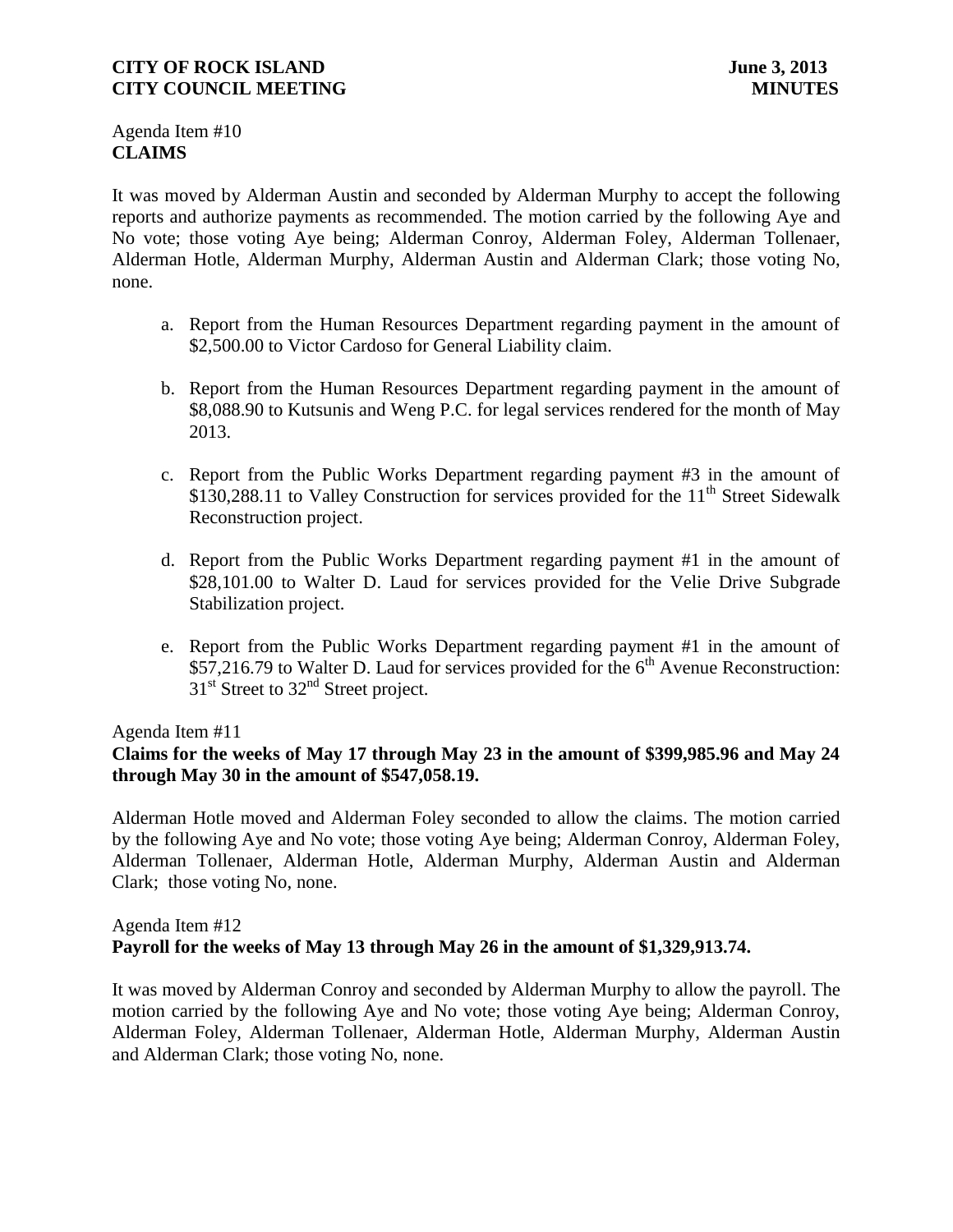#### Agenda Item #13

# **Report from the Public Works Department regarding the State Contract purchase of one (1) 2013 Ford E250 Cargo Van from Landmark Ford, Inc. in the amount of \$22,343.00.**

Alderman Foley moved and Alderman Hotle seconded to approve the purchase as recommended and refer to the City Attorney for an ordinance declaring the vehicle being replaced as surplus.

Discussion followed. Alderman Murphy inquired as to what happens to the vehicles that are declared as surplus.

Public Works Director Randy Tweet stated that the City auctions the vehicles.

Alderman Murphy inquired as to whether the auctions are open to the public.

Mr. Tweet stated yes. Mr. Tweet added that the vehicles have been taken to the auction lot as well as auctioned on City property.

After discussion, the motion carried by the following Aye and No vote; those voting Aye being; Alderman Conroy, Alderman Foley, Alderman Tollenaer, Alderman Hotle, Alderman Murphy, Alderman Austin and Alderman Clark; those voting No, none.

#### Agenda Item #14

# **Report from the Police Department regarding agreements with Coplogic for the purchase and maintenance of Field Training Officer software in the total amount of \$10,500.00.**

It was moved by Alderman Murphy and seconded by Alderman Hotle to approve the agreements as recommended and authorize the City Manager to execute the contract documents. The motion carried by the following Aye and No vote; those voting Aye being; Alderman Conroy, Alderman Foley, Alderman Tollenaer, Alderman Hotle, Alderman Murphy, Alderman Austin and Alderman Clark; those voting No, none.

Agenda Item #15

# **Report from the Community and Economic Development Department regarding a proposal from Quad City Arts for participation in the 2013 Sculpture in the District Program in the amount of \$7,000.00.**

Alderman Hotle moved and Alderman Foley seconded to approve the proposal as recommended and authorize the City Manager to execute the contract documents. The motion carried by the following Aye and No vote; those voting Aye being; Alderman Conroy, Alderman Foley, Alderman Tollenaer, Alderman Hotle, Alderman Murphy, Alderman Austin and Alderman Clark; those voting No, none.

Agenda Item #16

**Report from the Public Works Department regarding agreements with Milo McCowan for the purpose of the City assuming ownership of an existing private storm sewer and a**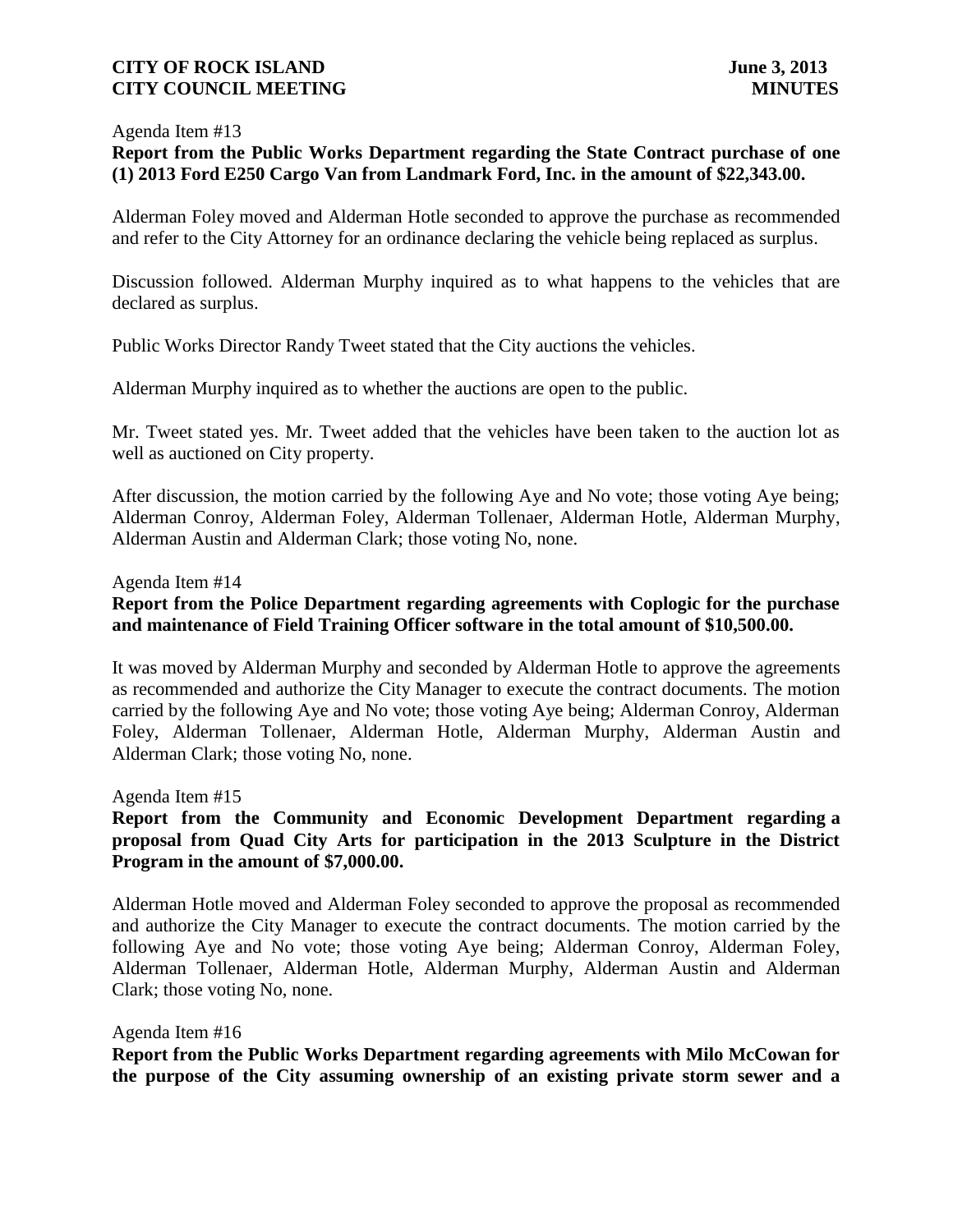### **permanent easement granting the City the right to access and maintain the storm sewer at 4209 28th Avenue.**

It was moved by Alderman Austin and seconded by Alderman Conroy for purposes of discussion to approve the agreements as recommended and authorize the City Manager to execute the contract documents.

Discussion followed. Alderman Austin stated that this was a sewer that was put in by the developer decades ago in order to make the area more developable. Alderman Austin added that the sinking area in Mr. McCowan's front yard is very pronounced. Alderman Austin indicated that the sewer that is there runs under Mr. McCowan's front yard as well as underneath the driveway and/or garage. Alderman Austin stated that the easement being discussed is in no way related to the existing problematic section.

Alderman Austin inquired upon Public Works Director Randy Tweet as to whether the City is taking over something that is legally required for the City to do and what are the plans and associated costs.

Mr. Tweet stated that this is a unique situation; typically, we see a situation where there is a storm sewer and someone has tied into it illegally or it was done a long time ago and who knows if they had permission or not. Mr. Tweet stated that in this case, there is some sewer that looks like it is private and there is some that looks like it is the City's sewer. Mr. Tweet added that when the street was put in about 50 or 60 years ago, the City tied into it. Mr. Tweet stated that at the point, the City unofficially took responsibility for it and now we are trying to make it official.

Alderman Tollenaer commented that this has been an issue for over six years. Council further discussed this issue. Mr. Tweet and Council discussed the cost component.

City Manager Thomas stated that it is in the best interest of the City to take possession and control of the storm sewer.

After more discussion, the motion carried by the following Aye and No vote; those voting Aye being; Alderman Conroy, Alderman Foley, Alderman Tollenaer, Alderman Hotle, Alderman Murphy, Alderman Austin and Alderman Clark; those voting No, none.

### Agenda Item #17

### **Report from the Public Works Department regarding an Adopt-A-Highway agreement with Michael Carton to adopt 92nd Avenue from Ridgewood Road to 14th Street West.**

Alderman Conroy moved and Alderman Foley seconded to approve the agreement as recommended and authorize the City Manager to execute the contract documents. The motion carried by the following Aye and No vote; those voting Aye being; Alderman Conroy, Alderman Foley, Alderman Tollenaer, Alderman Hotle, Alderman Murphy, Alderman Austin and Alderman Clark; those voting No, none.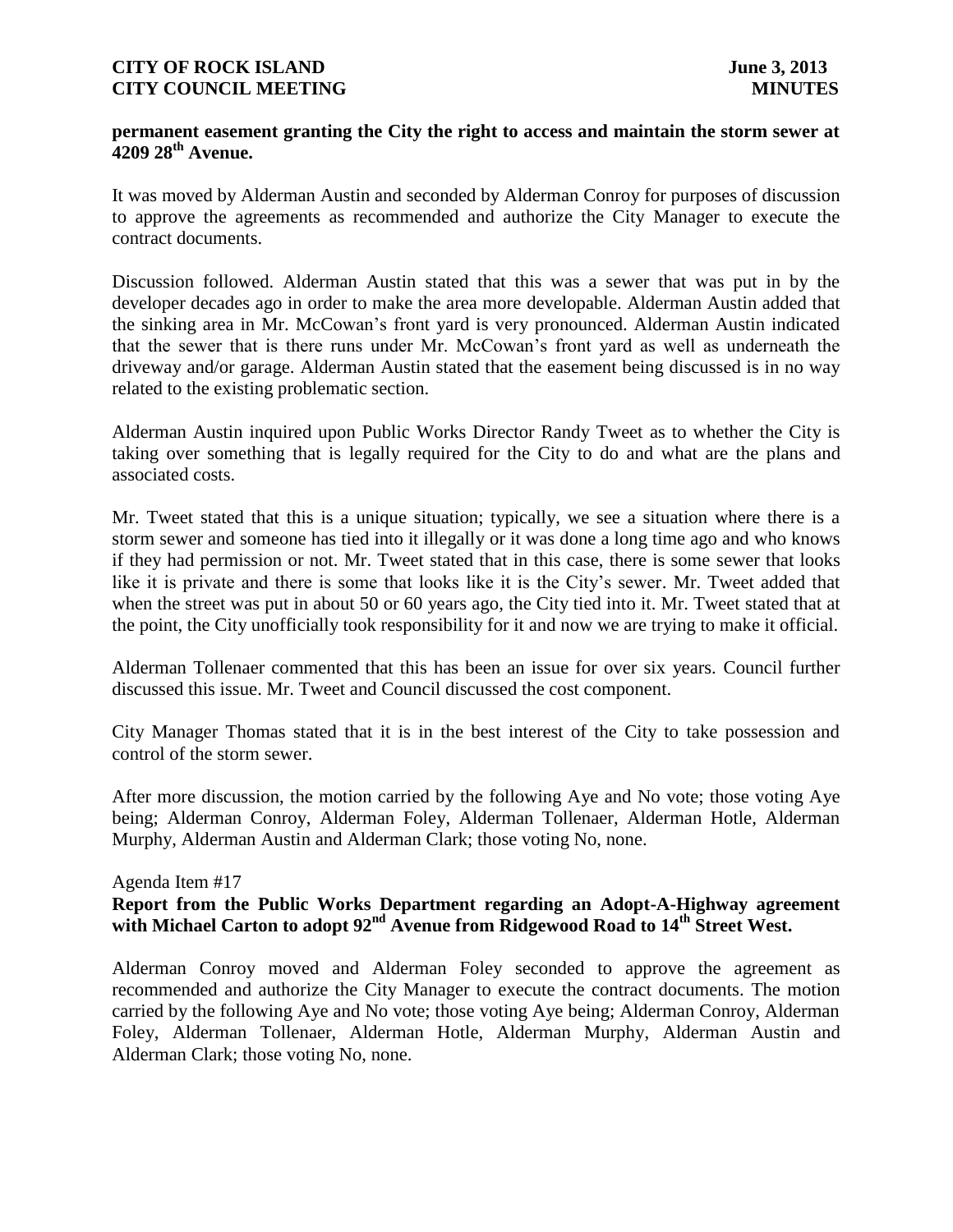#### Agenda Item #18

**Report from the Community and Economic Development Department regarding a lease termination agreement with the owner of the Boost Mobile franchise in the amount of \$65,000.00**.

It was moved by Alderman Murphy and seconded by Alderman Hotle to approve the agreement as recommended and authorize the City Manager to execute the contract documents. The motion carried by the following Aye and No vote; those voting Aye being; Alderman Conroy, Alderman Foley, Alderman Tollenaer, Alderman Hotle, Alderman Murphy, Alderman Austin and Alderman Clark; those voting No, none.

Agenda Item #19

**Report from the Board of Local Improvements regarding a Special Assessment Ordinance for improvements to 23rd Avenue from 12th Street to 17th Street, recommending that the amount assessed against the property owners be limited to no more than 5% of the estimated construction cost of the project.**

Alderman Foley moved and Alderman Austin seconded to approve the assessed limited amount of no more than 5% as recommended and consider the ordinance.

Discussion Followed. Alderman Conroy stated that this should be a standard practice as far has how much the City limits to homeowners.

Alderman Austin stated that he wouldn't do that. Alderman Austin pointed out that this is such a unique situation with the school generating such a high percentage of traffic on a lot of occasions.

Alderman Foley indicated that when Rocky sends buses or vans etc.; they send them up  $25<sup>th</sup>$ Avenue over  $12^{th}$  Street and up  $23^{rd}$  Avenue.

Council further discussed this item.

After discussion, the motion carried by the following Aye and No vote; those voting Aye being; Alderman Conroy, Alderman Foley, Alderman Tollenaer, Alderman Hotle, Alderman Murphy, Alderman Austin and Alderman Clark; those voting No, none.

Note: The second reading will be held on Monday, June 10, 2013.

#### Agenda Item #20

# **Report from the Board of Local Improvements regarding a Special Assessment Ordinance for improvements to 37th Avenue from 30th Street to 32nd Street.**

It was moved by Alderman Austin and seconded by Alderman Foley to consider, suspend the rules and pass the ordinance. The motion carried by the following Aye and No vote; those voting Aye being; Alderman Conroy, Alderman Foley, Alderman Tollenaer, Alderman Hotle, Alderman Murphy, Alderman Austin and Alderman Clark; those voting No, none.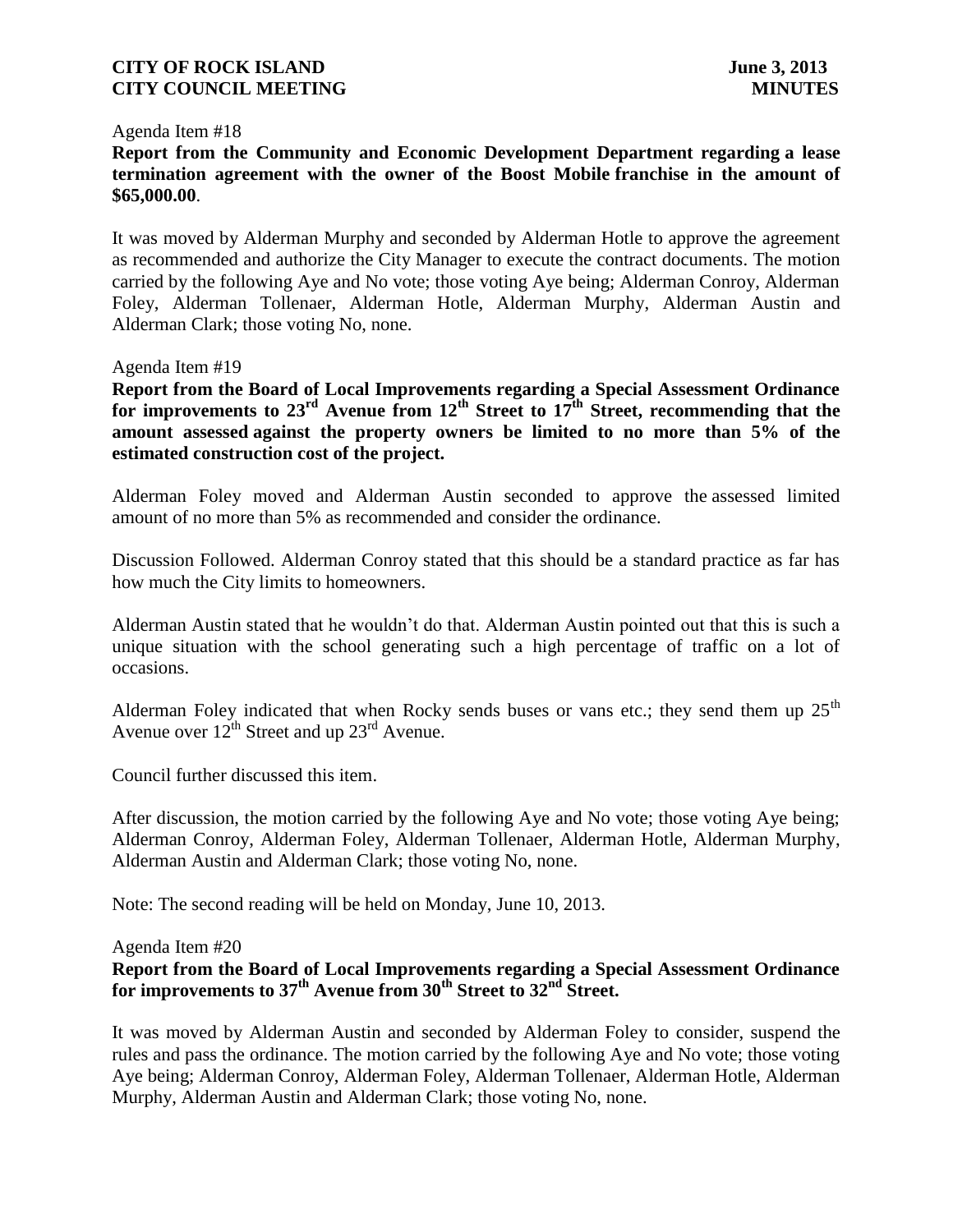#### Agenda Item #21

# **Report from the Board of Local Improvements regarding a Special Assessment Ordinance for improvements to 20th Avenue from 32nd Street to 34th Street.**

Alderman Murphy moved and Alderman Hotle seconded to consider, suspend the rules and pass the ordinance. The motion carried by the following Aye and No vote; those voting Aye being; Alderman Conroy, Alderman Foley, Alderman Tollenaer, Alderman Hotle, Alderman Murphy, Alderman Austin and Alderman Clark; those voting No, none.

#### Agenda Item #22

**Report from the Human Resources Department regarding deferred compensation for Parks and Recreation Director William Nelson, recommending to approve the retroactive deferred compensation benefit and the employer pays future IMRF pension liability in the total amount of \$60,400.29 and pay 5% deferred compensation in Mr. Nelson's future biweekly checks.** 

It was moved by Alderman Hotle and seconded by Alderman Clark to approve the deferred compensation as recommended. The motion carried by the following Aye and No vote; those voting Aye being; Alderman Conroy, Alderman Foley, Alderman Tollenaer, Alderman Hotle, Alderman Murphy, Alderman Austin and Alderman Clark; those voting No, none.

#### Agenda Item #23

**Report from the Finance Department regarding an adjustment to the Fiscal Year 2014 Budget, recommending increasing the General Fund in the amount of \$30,240.04, the Community and Economic Development Fund in the amount of \$94,794.03 and the Capital Improvements Fund in the amount of \$358,045.71 through a transfer from the Gaming Fund**.

Alderman Murphy moved and Alderman Hotle seconded to approve the budget adjustment as recommended.

Discussion followed. Alderman Austin advised that he wanted everyone to understand that this is money that was budgeted last year that did not get spent. Alderman Austin stated that it is just taking money and moving it from last year's unspent money to this year's money so that the City can spend it.

After discussion, the motion carried by the following Aye and No vote; those voting Aye being; Alderman Conroy, Alderman Foley, Alderman Tollenaer, Alderman Hotle, Alderman Murphy, Alderman Austin and Alderman Clark; those voting No, none.

#### Agenda Item #24

**Report from the Community and Economic Development Department regarding the Embassy Square project, recommending a budget adjustment in the North 11th Street TIF and payment in the amount of \$68,808.00 to support the site preparation, landscaping, and new sign expenses at 2365 11th Street.**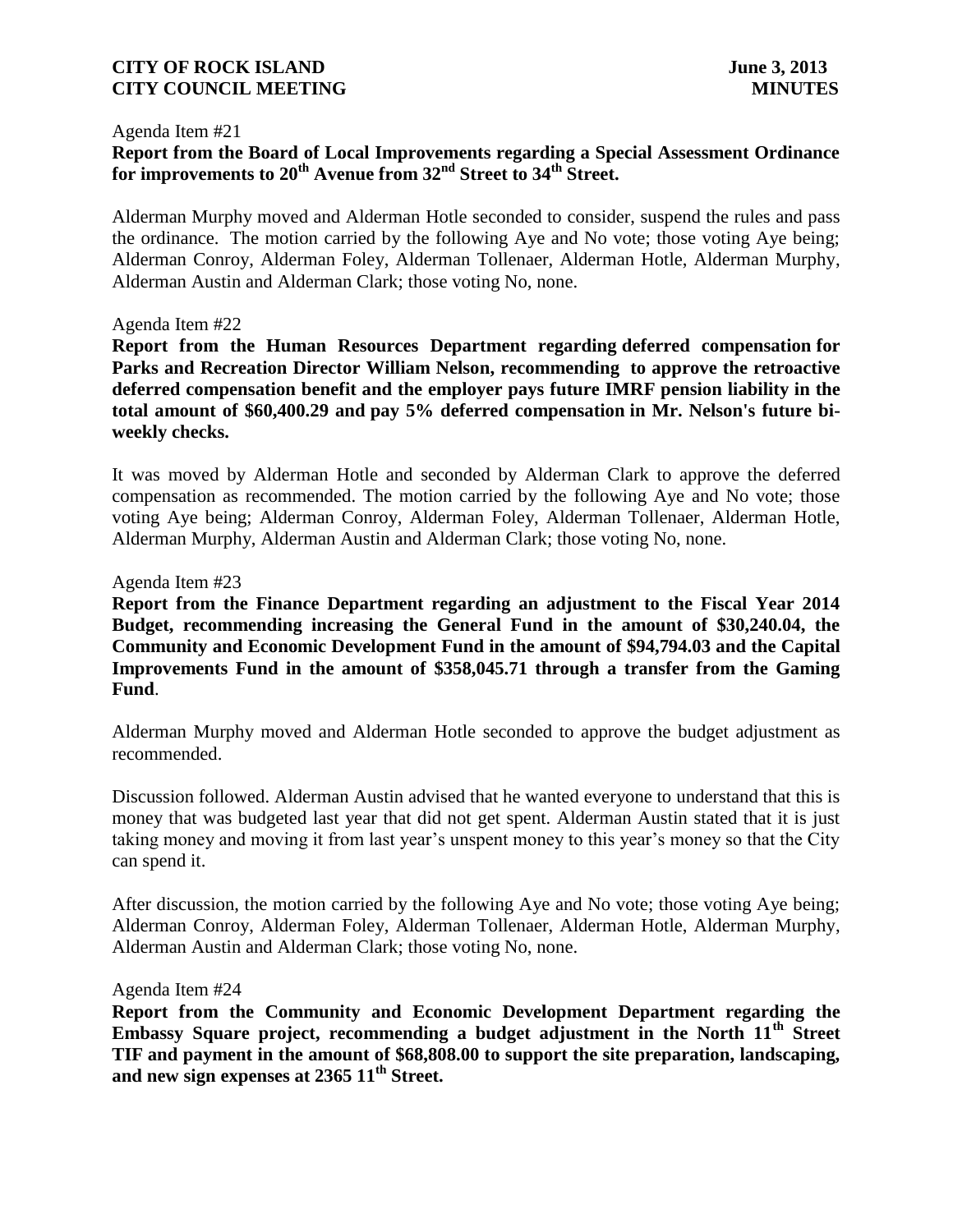It was moved by Alderman Foley and seconded by Alderman Murphy to defer Agenda Item #24. The motion carried by the following Aye and No vote; those voting Aye being; Alderman Conroy, Alderman Foley, Alderman Tollenaer, Alderman Hotle, Alderman Murphy, Alderman Austin and Alderman Clark; those voting No, none.

Mayor Pauley inquired upon City Attorney Kutsunis as to whether a date was needed to defer this item in order to bring it back to Council.

City Attorney Kutsunis stated no.

Mayor Pauley advised that when somebody brings this item back, it will be back on the table.

#### Agenda Item #25

**Report from the Community and Economic Development Department regarding payment in the amount of \$48,755.00 to Missman, Inc. for additional services performed as it relates to the North West Quadrant I-280 and IL 92 project.**

Alderman Conroy moved and Alderman Foley seconded to approve the payment for additional services as recommended. The motion carried by the following Aye and No vote; those voting Aye being; Alderman Conroy, Alderman Foley, Alderman Tollenaer, Alderman Hotle, Alderman Murphy, Alderman Austin and Alderman Clark; those voting No, none.

#### Agenda Item #26

**Report from the Community and Economic Development Department regarding payment in the amount of \$20,173.00 to Floyd Mansberger as it relates to the unexpected costs incurred associated with the phase I archaeological survey for the Blackhawk Commons site.**

It was moved by Alderman Clark and seconded by Alderman Murphy to approve the payment as recommended. The motion carried by the following Aye and No vote; those voting Aye being; Alderman Conroy, Alderman Foley, Alderman Tollenaer, Alderman Hotle, Alderman Murphy, Alderman Austin and Alderman Clark; those voting No, none.

#### Agenda Item #27

# **Report from the Community and Economic Development Department regarding a proposal from Quad City Arts for the 2013 Metro Arts Summer Youth Employment Program.**

Alderman Hotle moved and Alderman Tollenaer seconded to approve the proposal as recommended and authorize support of the program in the amount of \$10,000.00.

Discussion followed. Alderman Austin inquired upon Jessi Black, Community Arts Director of Quad City Arts located at 1715 2<sup>nd</sup> Avenue to explain what can be expected for the citizens to enjoy beyond the end of the summer.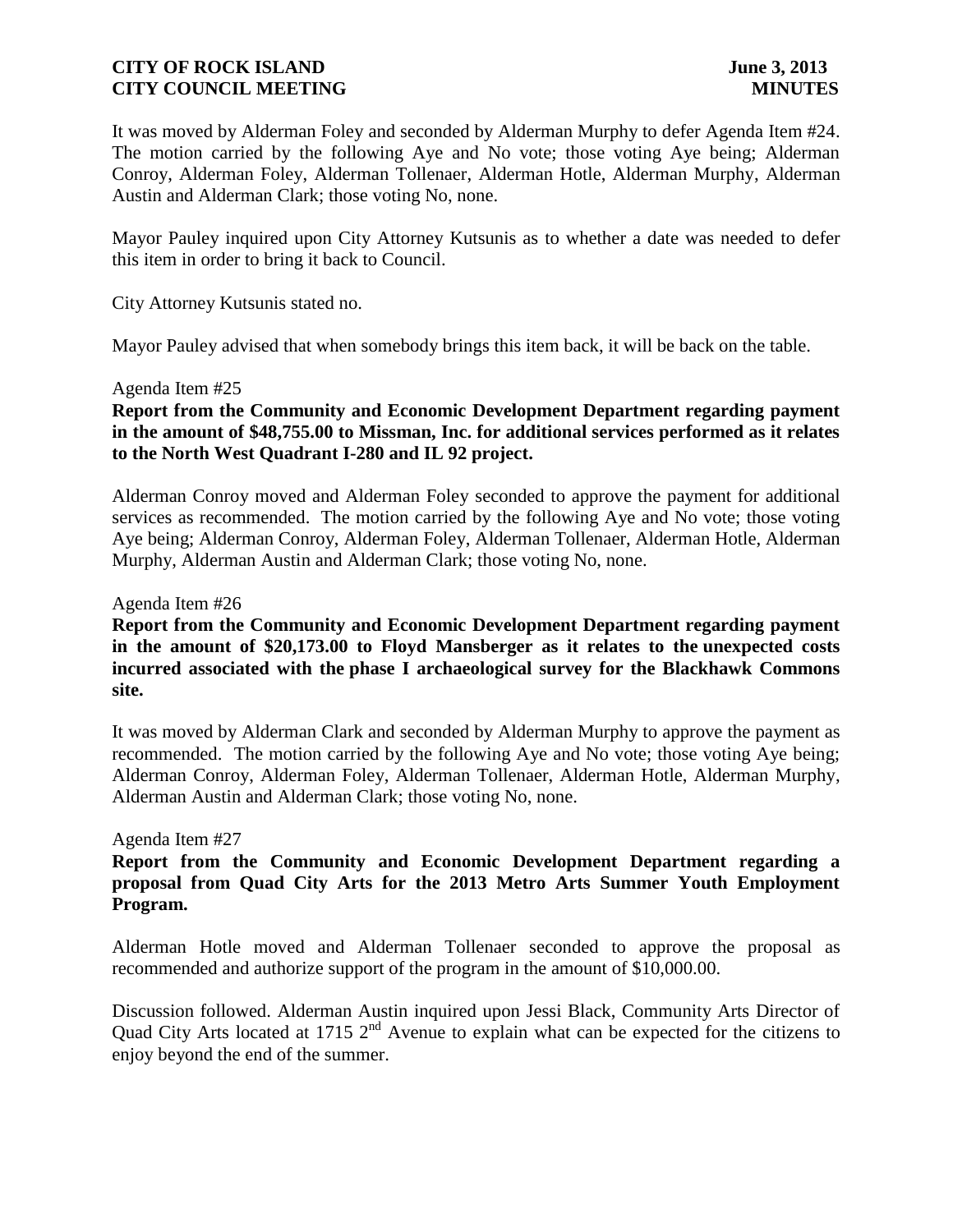Ms. Black stated that the program this year will not be producing any permanent public art in Rock Island. Ms. Black added that the students will be performing at sites in Rock Island. Ms. Black advised that the show choir group will be performing at the Martin Luther King Center and possibly at the YWCA. Ms. Black added that the mixed media group will be working at the DeSoto Arts building and producing permanent art work but not public. Ms. Black further discussed the program.

After discussion, the motion carried by the following Aye and No vote; those voting Aye being; Alderman Conroy, Alderman Foley, Alderman Tollenaer, Alderman Hotle, Alderman Murphy, Alderman Austin and Alderman Clark; those voting No, none.

Agenda Item #28 **Other Business.**

No one signed up to address Council to speak on a topic.

Alderman Foley stated that he along with representatives from the Spring Forward Learning Center and Church of Peace went on a trip to Colorado recently for the National League of Cities grant through the Walmart Foundation to learn about nutritious meals for underserved children in our cities. Alderman Foley added that they were one of eight cities taken out to Colorado for a two day conference. Alderman Foley indicated that they were asked to move forward with an application to the National League of Cities for next year for sponsoring more afterschool programs in Rock Island and to help support more nutritious meals for our children. Alderman Foley added that this is something they look forward to applying for in the near future.

Alderman Hotle encouraged everyone to go to the Gumbo Ya Ya event this weekend. Alderman Hotle added that it is a good event to support in Rock Island and The District. Alderman Hotle added that this event is a lot of fun.

Alderman Murphy reminded everyone to shop Rock Island. Alderman Murphy stated that on June  $20<sup>th</sup>$  or June  $21<sup>st</sup>$ , Family Dollar will be opening their new store in Rock Island in the old Aldi's building located at  $38^{th}$  Street and  $18^{th}$  Avenue. Alderman Murphy encouraged everyone to show support for this new store by stopping at Family Dollar when it opens. Alderman Murphy encouraged everyone to shop local.

### Agenda Item #29 **Executive Session on Personnel, Property Acquisition and Litigation.**

A motion was made by Alderman Foley and seconded by Alderman Murphy at 7:15 pm to recess to Executive Session on matters of Personnel, Property Acquisition and Litigation. The motion carried on a roll call vote. Those voting Aye being; Alderman Conroy, Alderman Foley, Alderman Tollenaer, Alderman Hotle, Alderman Murphy, Alderman Austin and Alderman Clark; those voting No, none.